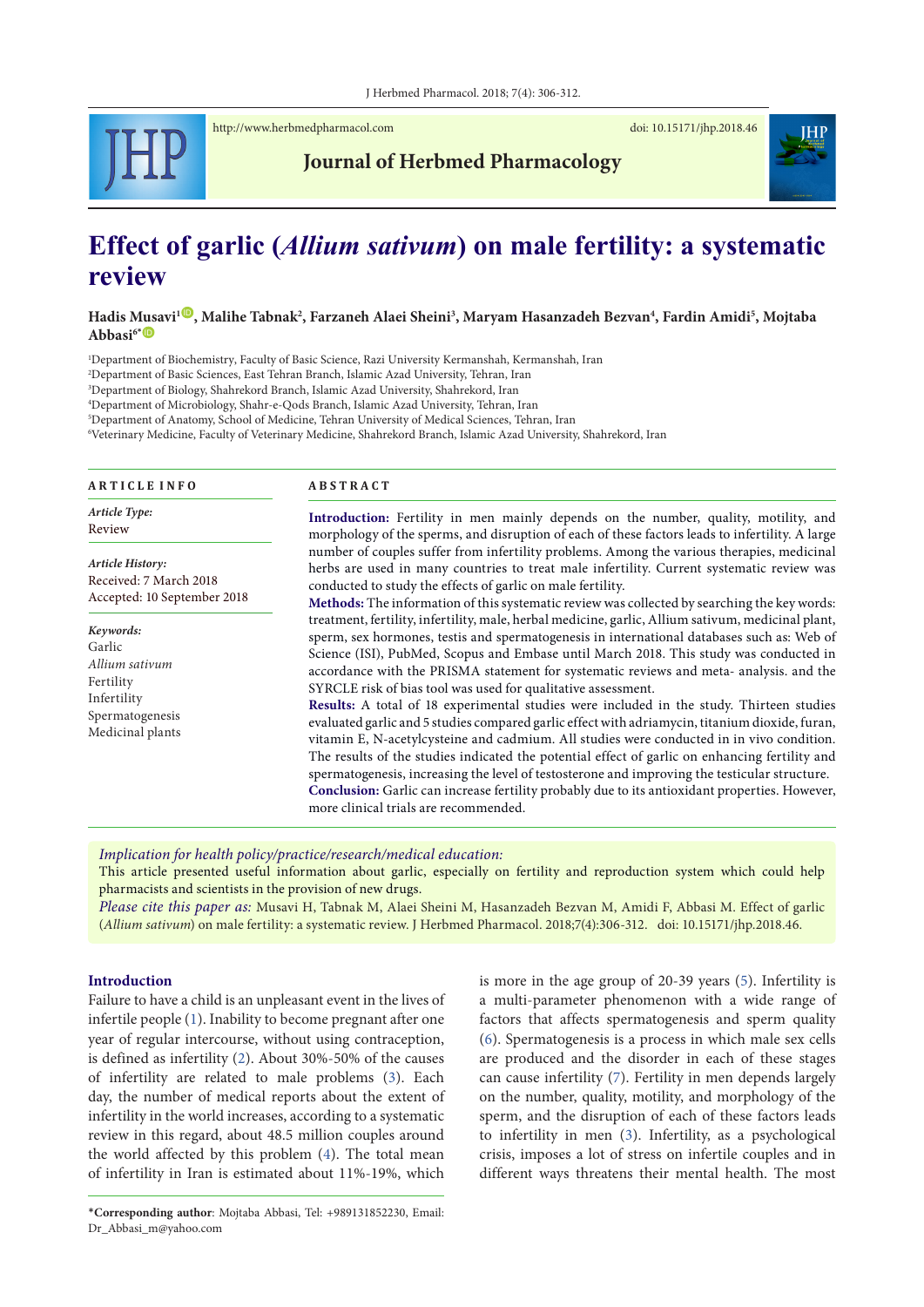emotional and psychological problems of infertile couples are disappointment, frustration, fear and anxiety, and are less associated with anger and aggression. However, the rate of divorce and remarriage among infertile couples has risen. In addition to mental problems, the economical treatment of infertility imposes a relative high cost on infertile couples ([8\)](#page-5-7).

Nowadays, various methods are used to treat infertility, including: hormone therapy, surgical procedures, assisted reproductive technology (ART) that include in vitro fertilization (IVF), intra uterine insemination (IUI), zygote intrafallopian transfer (ZIFT), gamete intrafallopian transfer (GIFT), intracytoplasmic sperm injection (ICSI) and third-party fertilization (donation eggs, donation sperm, uterus, and donated embryos) ([9\)](#page-5-8).

ART is one of the costly treatments among infertile couples, but many people are not able to do so because financial problems, and surgical procedures have a lot of stress and complications for the family, and in addition they are expensive [\(8\)](#page-5-7). Hormone therapy is also prohibited in some people, and in many people with impaired hypothalamic-pituitary-gonadal axis function, this treatment is not responsive therefore, due to individual and social problems caused by infertility, couples always try to find low-cost, safe and effective treatments [\(10\)](#page-5-9). Regarding the problems that have been observed among couples and the high costs of medical interventions, people have turned to complementary medicine ([11](#page-5-10)). Among different therapeutic methods, herbs are used in many countries to treat male infertility [\(1](#page-5-0)[,12,](#page-5-11)[13\)](#page-5-12). Plants are more affordable and accessible than invasive and chemical treatments [\(14\)](#page-5-13). Medicinal herbs with high antioxidant properties are used to treat sperm abnormalities, sexual dysfunction, erectile and ejaculatory disorders ([1,](#page-5-0)[15](#page-5-14)). Among the plants that improve male fertility, celery [\(16](#page-5-15)), fennel [\(17](#page-5-16)), black seed [\(18\)](#page-5-17), German chamomile [\(19\)](#page-5-18), saffron [\(20\)](#page-5-19), *Fumaria parviflora* ([21\)](#page-5-20), *Origanum vulgare* [\(22\)](#page-5-21) and carrot ([23\)](#page-5-22) can be mentioned. Some plants change the number and motility of the sperm by changing sex hormones. Other plants with androgenic properties affect the hypothalamus-pituitary axis and increase sex hormones ([24](#page-5-23)). Garlic with its antioxidant properties, have been shown to increase the weight of the epididymis, seminal vesicles and increases the number of sperms [\(25](#page-6-0)). Garlic is one of the most potent and most prominent species of plants, which is a part of the onion family [\(7](#page-5-6)). Garlic has been known since 5000 years ago. In ancient times, Babylonians, Egyptians, Vikings, Chinese, Greeks, Romans and Hindus used garlic [\(26\)](#page-6-1). In 3000 BC garlic was used for heart disease, arthritis, uterine disease, pulmonary disease, skin diseases, diarrhea, headache, wound healing and tumor [\(27,](#page-6-2)[28\)](#page-6-3). It is native to Western Asia, also found in most regions of Iran, especially in the northern regions ([29](#page-6-4)). The perennial plant, has a height of 100-300 cm, has flowers in pink or green ([16\)](#page-5-15). It is used

<span id="page-1-0"></span>

**Figure 1:** The main compounds of garlic.

commonly as a medicinal herb and food flavor, and it is one of the herbs that have a long history of medical uses (30). Garlic contains many compounds, including vitamins B2, B6, B1, A and C, a lot of antioxidants, flavonoids, sulfur compounds and allicin ([7\)](#page-5-6). Allicin (dialkly thiosulfinate) plays a key role in the garlic medicinal properties, however, this compound is not found in fresh garlic, and made by action of allinase on alliin (*S*-alkyl-l-cysteine sulfoxide). Ajoene is another important compound in garlic ([Figure](#page-1-0) 1) [\(31\)](#page-6-5). Garlic protects the liver and has anticholesterolemic, antithrombotic, antihypertensive and antimicrobial activity ([30](#page-6-6)), and consumption of garlic acts like insulin receptor and reduces glucose levels in diabetic patients ([3\)](#page-5-2). Solving infertility problem is a fundamental issue in every community's health system. Considering the complications and limitations of chemical drugs and surgical procedures, and according to the mentioned therapeutic effects of garlic, this systematic review was conducted to investigate the effects of garlic on male fertility.

#### **Methods**

#### Study protocol

Current systematic review was reported in accordance with PRISMA (Preferred Reporting Items for Systematic Reviews and Meta-analyses) guidelines ([32\)](#page-6-7). In this study, the search process was done aimed to find studies in English without time limitations.

#### Search strategy

Data were collected by searching the key words: treatment, fertility, infertility, male, herbal medicine, *garlic*, medicinal plant, sperm, sex hormones and spermatogenesis in international databases such as: Web of Science (ISI), PubMed, Scopus and Embase until March 2018.

# Inclusion criteria

- To conduct experimental studies or clinical trials
- Randomization in studies
- Evaluation of fertility, spermatogenesis or male sex hormones
- Mentioning of ethical considerations in articles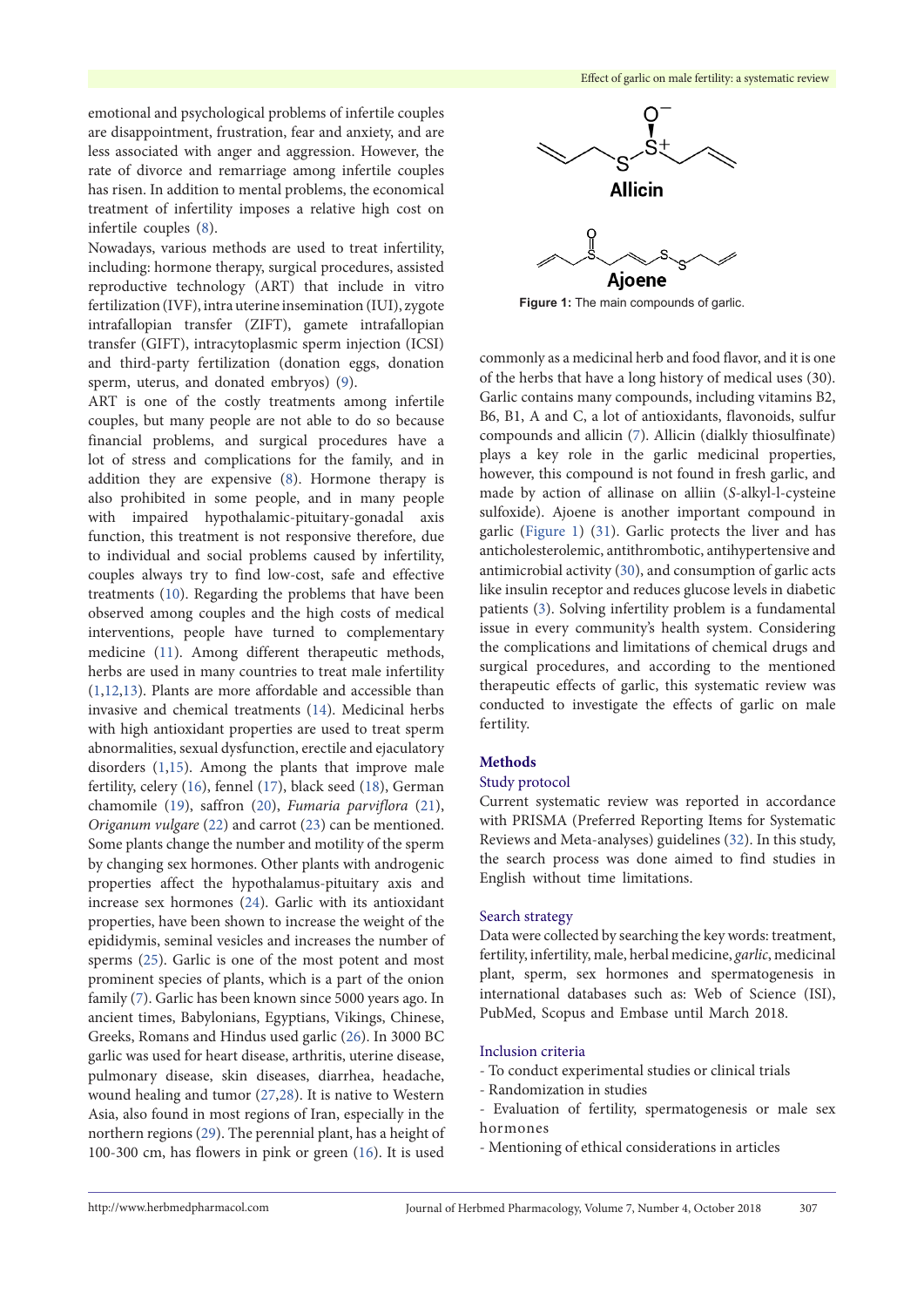## Exclusion criteria

- Absence of proper sampling method in studies
- Evaluation of fertility in female, not male, samples
- Not mentioning moral considerations

#### Selection of studies and data extraction

The articles' information was reviewed independently by two authors based on inclusion and exclusion criteria. Finally, both of authors classified the information and, in cases that the information was inconsistent, the comments of the third author were used. The information obtained from the articles was entered into the checklist considering the quality approval of the articles. The checklist contained: author's name, year of the study, type of study, molecular change, type of sample, type of administration, dosage, part of plant and period of extract administration. SYRCLE risk of bias tool was used for assessment of the quality. This tool is an advanced and improved model of the past quality assessment tools that is specific to animal and pre-clinical studies ([33](#page-6-8)) and solve some of defects of the previous tools that was related to clinical trials.

## **Results**

In the first stage of search, 980 articles were found. After removing duplicates and unrelated articles, 18 experimental studies included in this systematic review [\(Figure](#page-2-0) 2).

<span id="page-2-0"></span>Thirteen studies evaluated garlic and 5 studies compared



Figure 2. Trend of screening and choosing articles based on PRISMA guidelines.

garlic effects with other drugs. A study compared aged garlic extract with adriamycin, a study compared aged garlic extract with titanium dioxide, a study compared garlic oil extract with furan, a study compared garlic blue extract with vitamin E and N-acetyl cysteine and a study compared garlic extract and onion with cadmium.

Qualitative assessment showed that most studies were in high risk for bias. In most of these studies, randomization in animal housing, randomization in sampling, researcher and statistical analyzers blinding were not me n tioned clearly ([Table](#page-3-0) 1).

In 10 studies garlic extract was prescribed as crude plant and powder for animals. The maximum sample size was 62 mice and the lowest sample size was 10 mice that were examined in experimental studies. All studies were conducted in the in vivo condition. The control group received distilled water, normal saline or powder containing starch, and the treatment group received aged garlic extract, adriamcyin, titanium dioxide, garlic oil, N-acetylcyseinne, vitamin E, cadmium, cooked garlic or garlic juice. The treatment period varied from 7 to 120 days and complications such as impaired spermatogenesis, apoptosis, abnormal sperm, decreased sperm motility, seminal vesicle disorder, increased blood cholesterol, leukocytosis, decreased testicular weight, decreased Leydig cells, increased prostate weight and increased cortisol were mentioned in the studies. All of these complications were reported as chemical substances toxicity. Further information is presented in [Table](#page-4-0) 2.

#### **Discussion**

The present study was a systematic review of the effects of garlic on fertility. In general, in this paper, 18 studies were reviewed. Thirteen studies were conducted on the effect of garlic on fertility treatment. Due to the lack of side effects, as well as containing flavonoids, vitamins, fructose and sulfur compounds, garlic can help with neutralizing free radicals ([1\)](#page-5-0). Sulfur compounds in garlic, with a direct effect on the metabolism of cytochrome P450 and glutathione -s-transferase, have a protective effect on spermatogenesis. In addition to sulfur compounds, garlic has antioxidant properties and can increase fertility by reducing lipid peroxidation [\(32\)](#page-6-7). Given the above mentioned factors, garlic is recommended for the treatment of infertility. In a study by Asadpour et al it was indicated that garlic has antioxidant activity due to presence of vitamin E, which prevents oxygen peroxide ([49](#page-6-9)). Also, the results of the study by Nasr showed that garlic antioxidant properties can reduce the toxicity of harmful drugs on the testes and increase the spermatogenesis and fertility in men [\(35\)](#page-6-10).

In the study by Akabawy and Sherif, it was concluded that garlic inhibited caspase-3 and cytochrome P450 2E1 (CYP2E1) enzymes, which had a toxic effect on the testes and, by decreasing these two enzymes, improved the testicular performance and spermatogenesis [\(37\)](#page-6-11).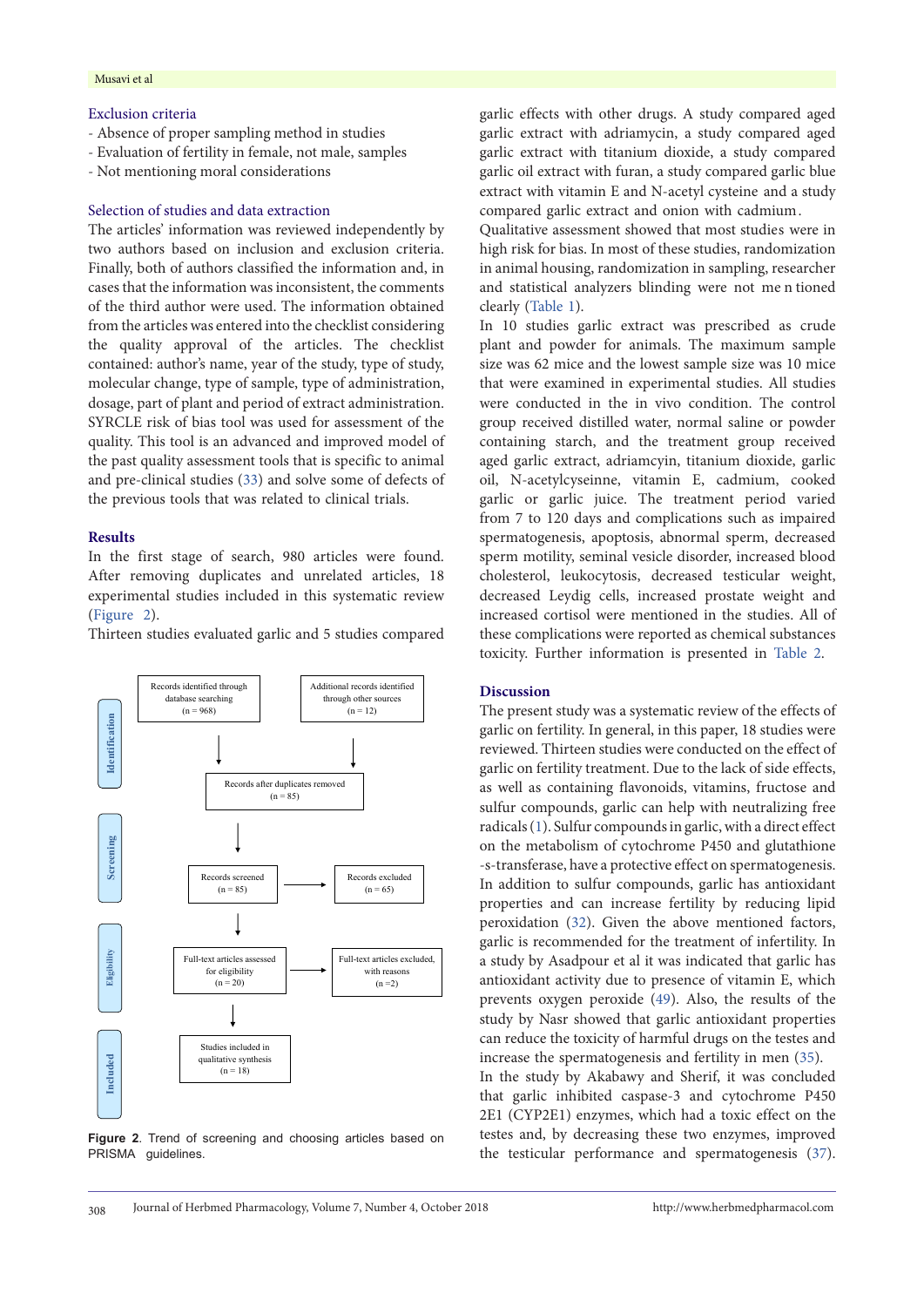<span id="page-3-0"></span>

|                                   | $\mathbf{1}$               | $\overline{2}$             | $\overline{\mathbf{3}}$ | 4                     | 5                     | 6                          | $\overline{7}$             | 8                        | 9                        | 10                                |
|-----------------------------------|----------------------------|----------------------------|-------------------------|-----------------------|-----------------------|----------------------------|----------------------------|--------------------------|--------------------------|-----------------------------------|
| <b>Study</b>                      | <b>Selection</b><br>bias 1 | <b>Selection</b><br>bias 2 | Selection<br>bias 3     | Performance<br>bias 1 | Performance<br>bias 2 | <b>Detection</b><br>bias 1 | <b>Detection</b><br>bias 2 | <b>Attrition</b><br>bias | <b>Reporting</b><br>bias | Other<br>potential<br><b>bias</b> |
| Hajiuon (34)                      | X                          | $\checkmark$               | $\checkmark$            | ς                     | X                     | ç                          | X                          | ç                        | $\sqrt{}$                |                                   |
| Nasr (35)                         | ✓                          | $\checkmark$               | $\checkmark$            |                       | X                     | X                          | ç                          | $\checkmark$             |                          |                                   |
| Abu Zeid et al (36)               |                            |                            |                         |                       | ς                     |                            | ς                          |                          |                          |                                   |
| El-Akabawy and El-<br>Sherif (37) | $\checkmark$               |                            | $\checkmark$            |                       | ς                     | X                          | ς                          | $\checkmark$             |                          |                                   |
| Abdelmalik (38)                   | ✓                          |                            | x                       |                       | X                     | ς                          | X                          | ç                        | ✓                        |                                   |
| Ouarda and<br>Abdennour (39)      | ς                          |                            | ç                       |                       | ç                     | ς                          | ç                          | ς                        |                          |                                   |
| Ghalehkandi (40)                  | √                          |                            |                         |                       | X                     | ς                          | ς                          | ç                        |                          |                                   |
| Bahrami et al (7)                 |                            |                            |                         |                       |                       |                            |                            | X                        |                          |                                   |
| Safaei et al (41)                 |                            |                            |                         |                       |                       |                            | ς                          | ç                        |                          |                                   |
| Ola-Mudathir et al<br>(42)        |                            |                            |                         |                       |                       |                            | ς                          | ç                        |                          |                                   |
| Omotoso et al (25)                |                            |                            |                         |                       |                       |                            |                            |                          |                          |                                   |
| Nahdi et al (43)                  | ✓                          |                            |                         |                       |                       |                            |                            |                          |                          |                                   |
| Hammami et al (44)                | √                          |                            |                         |                       |                       |                            |                            |                          |                          |                                   |
| Hammami et al (45)                | $\checkmark$               |                            |                         |                       |                       |                            |                            |                          |                          |                                   |
| Oi et al (46)                     | $\checkmark$               |                            | ç                       |                       |                       |                            |                            |                          |                          |                                   |
| Lee et al $(47)$                  |                            |                            | X                       |                       |                       |                            |                            |                          |                          |                                   |
| Abdullah et al (48)               |                            |                            | $\checkmark$            |                       |                       |                            |                            |                          |                          |                                   |
| Asadpour et al (49)               | $\sqrt{}$                  |                            | X                       |                       |                       |                            |                            |                          |                          |                                   |

Hammami and Abdelmalik ([38](#page-6-12)) concluded that garlic contains phytoestrogens, which have a direct effect on estrogen. It is a precursor to testosterone production, so it is possible that garlic stimulates the sexual cells and sex hormones [\(38](#page-6-12)[,43\)](#page-6-13). The results in the study by Oi et al indicated that garlic supplementation boosts LH from the pituitary gland, and this stimulates testosterone secretion from the testicles [\(46](#page-6-14)). Nonetheless, in the study by Bahrami et al [\(7](#page-5-6)), it was recommended that the cooked garlic has better therapeutic effects and, while affecting the reproduction of the sexual cells in testes and epididymis, improves spermatogenesis ([7](#page-5-6)).

Due to presence of dialyldisulfide in its biochemical structure, garlic affects the hypothalamic-pituitary axis. Diallyldisulfide stimulates the basophilic cells and secretion of LH sex hormones by affecting the anterior pituitary. LH stimulates Leydig cells in the testes, which in turn is a precursor to secretion and regulation of testosterone [\(50\)](#page-6-15). Also, diallyldisulfide reduces oxygen free radicals, enhances and strengthens the blood-testis barrier and increases the circulation in the testicles, thus protects the sexual organs ([39](#page-6-16)). By increasing blood flow to the testicles (due to the consumption of garlic), phenol and phenolic glycosides are released which increase the glutathione peroxidase enzyme. The role of this enzyme is to protect sperms in testicular and epididymal tissue [\(51\)](#page-6-17). The enzyme protects the sperm from the damage of free radicals by placement in the plasma membrane and the nucleus of sperm, epididymal fluid and epididymis,

and leads to ultimate maturation and development of the sperm ([52](#page-6-18)). Also, garlic can repair and protect the DNA of the sperm, in addition to sperm maturation through vitamins C, B, E, which are its potent antioxidants [\(53\)](#page-6-19). Approximately 45%-50% of infertility has a male cause, but nevertheless, 30-45% is due to idiopathic causes [\(54\)](#page-6-20). Typically, infertility in men is indicated by oligozoospermia, asthenozoospermia, or teratozoospermia and varicocele [\(55](#page-6-21)). Recent studies have shown that, in physiological conditions, reactive oxygen species play a very important role in intracellular messaging processes. On the other hand, during the last decade, reactive oxygen species have been implicated in the development of male infertility, due to excessive production of reactive oxygen species or reduced ability of the antioxidant system of the genital system and sperm. In pathological conditions, reactive oxygen species result in male infertility through disruption of the spermatogenesis process, sperm function and structure, mobility, survival, acrosome reaction, spermto-oocyte coupling and even reduced fertilization and implantation ([56\)](#page-6-22).

#### **Conclusion**

Probably, due to the antioxidant power and the absence of side effects of garlic, it can be useful in enhancing fertility. Due to the limited number of clinical studies, there is no definite overall and reassuring result. In order to ensure the effects of this plant and its compounds, clinical studies with a larger statistical population, as well as an increase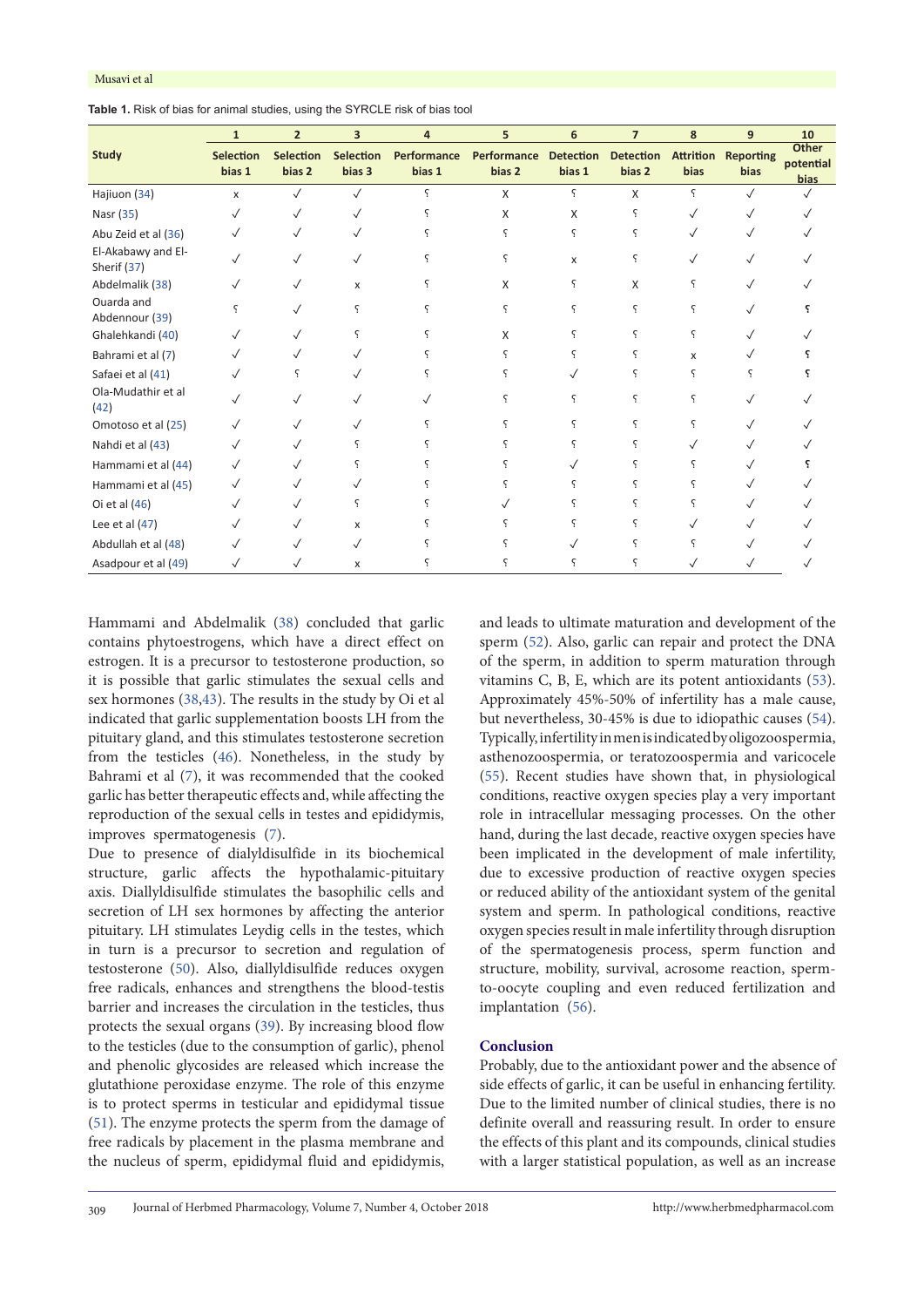#### **Table 2.** Effect of garlic on reproductive system and fertility

| <b>Effect of garlic</b>                                                           | Type of extract                       | <b>Duration of</b><br>treatment | <b>Dose</b>                                   | Administration               | Sample<br>study | Part<br>used | <b>Result</b>                                                                                                                                                                                                                                                  | Ref. |
|-----------------------------------------------------------------------------------|---------------------------------------|---------------------------------|-----------------------------------------------|------------------------------|-----------------|--------------|----------------------------------------------------------------------------------------------------------------------------------------------------------------------------------------------------------------------------------------------------------------|------|
| Effects on sexual<br>hormones                                                     | Hydro alcoholic<br>30 days<br>extract |                                 | 200 and 400 mg/kg                             | Orally                       | Rats            | Leaves       | ↓Testosterone levels, ↓Estrogen, ↑Progesterone                                                                                                                                                                                                                 | (34) |
|                                                                                   | Aged garlic extract                   | 7-14 days                       | $250 \,\mathrm{mg/kg}$                        | Orally                       | Rats            | Seeds        | 个Testosterone leves, ↓MDA concentration, 个GSH level, 个GSH-Px, 个CAT, and<br>SOD activity                                                                                                                                                                        | (35) |
|                                                                                   | Aged garlic extract                   | 65 days                         | 2 mL/kg                                       | Orally                       | Rats            | Leaves       | ↑Androgen levels                                                                                                                                                                                                                                               | (36) |
|                                                                                   | Garlic oil                            | <b>NM</b>                       | 4 mg/kg                                       | Orally                       | Rats            | <b>NM</b>    | ↓Testosterone levels, ↓Caspase-3, ↓Cytochrome P450 2E1                                                                                                                                                                                                         | (37) |
|                                                                                   | <b>NM</b>                             | 120 days                        | 30 <sub>g</sub>                               | Orally                       | Rats            | <b>NM</b>    | ↓Testosterone levels                                                                                                                                                                                                                                           | (38) |
| Effects on<br>spermatogenesis<br>and testicular<br>structure and<br>other results | <b>NM</b>                             | 14 days                         | 50 <sub>g</sub>                               | Orally                       | Rabbits         | Seeds        | ↑ Sperm motility and viability, ↑ Sperm speed, ↑ White blood counts                                                                                                                                                                                            |      |
|                                                                                   | Garlic juice                          | 30 days                         | 60 and 120 mg/kg                              | Gavage                       | Rats            | Seeds        | ↓Semen MDA activity, ↓TAS activity                                                                                                                                                                                                                             | (40) |
|                                                                                   | <b>NM</b>                             | 30 days                         | 5% and 15% of raw garlic and<br>cooked garlic | Orally                       | Rats            | Seeds        | In cooked garlic, ↓Weight Loss, ↑Number of spermatocyte cells, ↑Number<br>of spermatozoa, 个Number of sperm cells, 个Number of Sertoli cells, 个Testicle<br>weight, ↑ External diameter of the epididymide, ↑ The inner diameter of<br>epididymide, 个Sperm volume |      |
|                                                                                   | Alcoholic extract                     | 30 days                         | 0.05%, 0.1% and 0.2%                          | Orally                       | Rooster         | Leaves       | Garlic alcoholic extract 0.2%: 个Semen volume, 个Testicle weight, 个Sperm<br>counts, <i>^</i> Percentage of mobility and sperm biocompatibility, <i>^</i> Laydic cell count                                                                                       | (41) |
|                                                                                   | <b>NM</b>                             | Between 7-21<br>days            | 0.5 mL/100 g. BW                              | Gavage                       | Rats            | Leaves       | 个LOP, 个Glutathione S-transferase, 个GSH, 个SOD, 个CAT, 个Epididymal sperm<br>concentration, $\uparrow$ Sperm progress motility, $\downarrow$ Lipid peroxidation                                                                                                    | (42) |
|                                                                                   | Aqueous Extract                       | 28 days                         | 500 and 100 mg/kg                             | Feeding tube                 | Rats            | Leaves       | $\downarrow$ Spermatozoa count, $\downarrow$ SOD activity in the blood                                                                                                                                                                                         | (25) |
|                                                                                   | <b>NM</b>                             | <b>NM</b>                       | 5%, 10% and 15%                               | Orally                       | Rats            | Leaves       | ↑Number of tubules deprived of spermatozoa, ↓Apoptosis of testicular germ<br>cells, ↓Testosterone levels                                                                                                                                                       | (43) |
|                                                                                   | <b>NM</b>                             | 30 days                         | 5%, 10% and 15% of 30 g                       | Orally                       | Rats            | Seeds        | ↑ CASP3 levels, ↑ Caspase inhibitors BIRC3 and BIRC2, ↑ IAP inhibitor DIABLO,<br>↓AMH, RHOX5 and CDKN1B, 个GATA4                                                                                                                                                | (44) |
|                                                                                   | <b>NM</b>                             | 30 days                         | 5%, 10%, 15% and 30% of 9 g Orally            |                              | Rats            | Seeds        | $\downarrow$ Prostate weight, $\downarrow$ Seminal vesicle weight, $\downarrow$ Testosterone levels, $\uparrow$ LH levels,<br>↑Phosphatase acid activity                                                                                                       | (45) |
|                                                                                   | <b>NM</b>                             | 28 days                         | 8 g                                           | Intraperitoneal<br>injection | Rats            |              | ↑LH levels, ↑Testicular testosterone, ↓Plasma corticosterone                                                                                                                                                                                                   | (46) |
|                                                                                   | Ethanolic extract                     | 37 days                         | 5, 10, 20 and 40 mg/kg/bw                     | Perorally                    | Rats            | Leaves       | ↓Weight loss, ↓Testicular weight, ↑Spermatogenesis                                                                                                                                                                                                             | (47) |
|                                                                                   | <b>NM</b>                             | 90 days                         | $100$ mg/kg/d                                 | Intraperitoneal<br>injection | Mice            | Leaves       | ↑ Weight of seminal vesicles and epididymides, ↑ Sperm count, ↑ Weight loss,<br>↑WBC, ↓RBC                                                                                                                                                                     | (48) |
|                                                                                   | <b>NM</b>                             | 35 days                         | 400 mg/kg                                     | Gavage                       | Rats            | Leaves       | ↑ Sperm motility and viability, ↑ MDA level, ↑ SOD activities                                                                                                                                                                                                  | (49) |

<span id="page-4-0"></span>NM: not mentioned, MDA: malondialdehyde, GSH: glutathione, GSH-px: glutathione peroxidase, SOD: superoxide dismutase, CAT: catalase, TAS: total antioxidant status, BIRC3: baculoviral IAP repeat-containing protein 3, BIRC2: IAP repeat-containing protein2, AMH: anti-Mullerian hormone, CDKN1B: cyclin-dependent kinase inhibitor 1B, LH: luteinizing hormone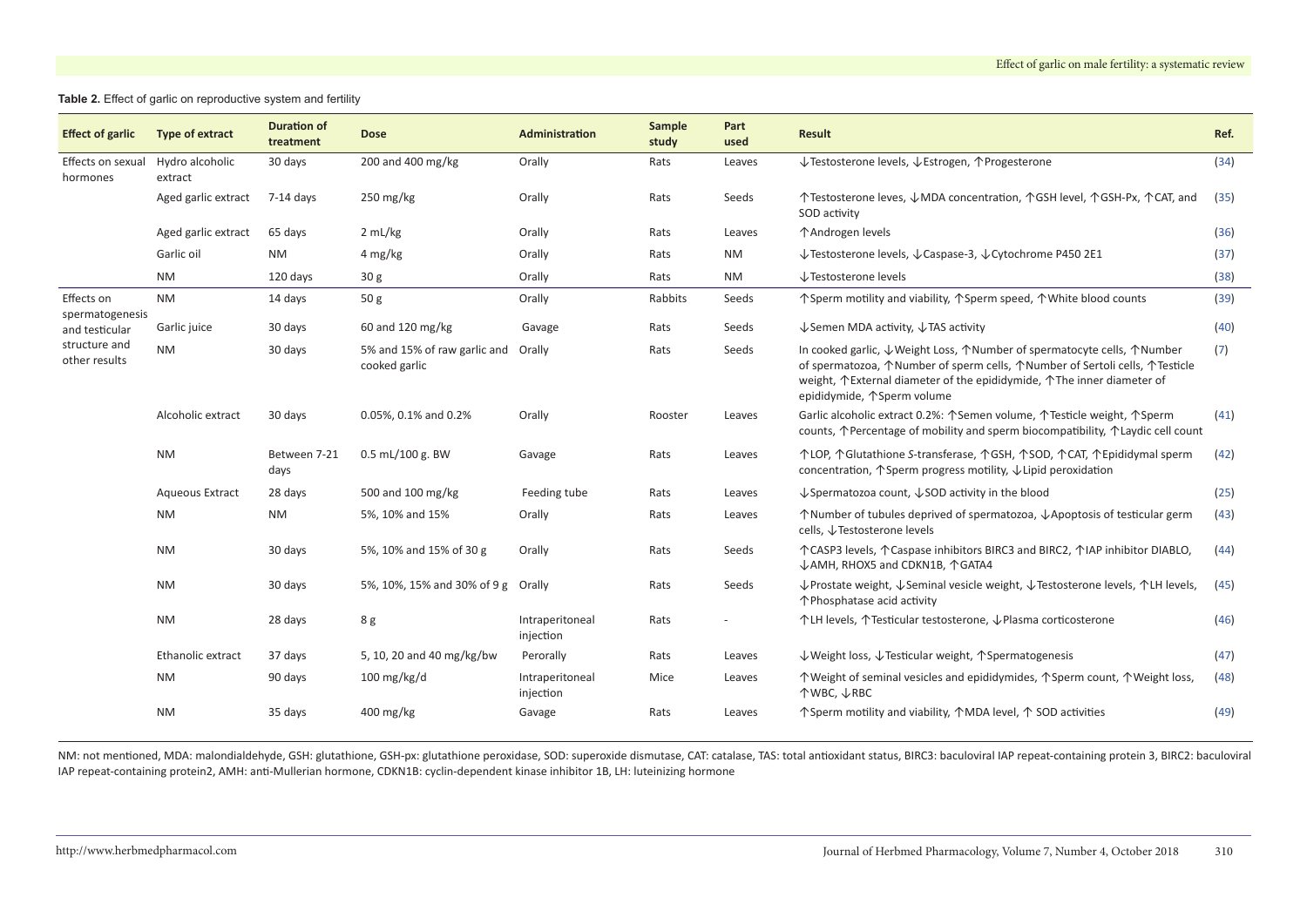in the duration of its administration, comparison with safe drugs and the determination of the exact molecular mechanism are recommended.

#### **Authors' contributions**

All authors contributed equally in planning and carrying out this work. All authors read the manuscript and confirmed the publication for final version.

## **Conflict of interests**

None.

#### **Ethical considerations**

Not applicable.

## **Funding/Support**

There is no financial support for this work.

#### **References**

- <span id="page-5-24"></span><span id="page-5-0"></span>1. Mohammadi F, Nikzad H, Taherian A, Amini Mahabadi J, Salehi M. Effects of herbal medicine on male infertility. Anat Sci J. 2013;10(4):3-16.
- <span id="page-5-1"></span>2. Kim SJ, Kim MR, Hwang SY, Bae WJ, Kim S, Hong SH, et al. Preliminary report on the safety of a new herbal formula and its effect on sperm quality. World J Mens Health. 2013;31(3):254-61. doi: 10.5534/wjmh.2013.31.3.254.
- <span id="page-5-2"></span>3. Roozbeh N, Rostami S, Abdi F. A review on herbal medicine with fertility and infertility characteristics in males. Iranian Journal of Obstetrics, Gynecology and Infertility. 2016;19(13):18-32.
- <span id="page-5-3"></span>4. Mascarenhas MN, Flaxman SR, Boerma T, Vanderpoel S, Stevens GA. National, regional, and global trends in infertility prevalence since 1990: a systematic analysis of 277 health surveys. PLoS Med. 2012;9(12):e1001356. doi: 10.1371/journal.pmed.1001356.
- <span id="page-5-4"></span>5. Direkvand Moghadam A, Delpisheh A, Sayehmiri K. The Prevalence of infertility in Iran, a systematic review. Iranian Journal of Obstetrics, Gynecology and Infertility. 2014;16(81):1-7.
- <span id="page-5-5"></span>6. Imai H, Suzuki K, Ishizaka K, Ichinose S, Oshima H, Okayasu I, et al. Failure of the expression of phospholipid hydroperoxide glutathione peroxidase in the spermatozoa of human infertile males. Biol Reprod. 2001;64(2):674-83.
- <span id="page-5-6"></span>7. Bahrami KH, Mahjor AA, Johary H, Bahrami R, Bahrami A. Comparative study on histopatological and histomorphometric effect of raw and cooked garlic on spermatogenesis in testis and epidydims of rats. J Fasa Univ Med Sci. 2014;3(4):371-9.
- <span id="page-5-7"></span>8. Fisher J, Hammarberg K. Psychological Aspects of Infertility Among Men. In: Simoni M, Huhtaniemi IT, eds. Endocrinology of the Testis and Male Reproduction. Cham: Springer International Publishing; 2017:1287-317.
- <span id="page-5-8"></span>9. Baniaghil AS, Zarei Abolkheir A, Keshavarz A, Ahmadi SM, Vakili MA. The effect of integrated third-party reproduction counseling on egg donation recipientsa attitude towards assisted reproductive techniques. Iranian Journal of Obstetrics, Gynecology and Infertility. 2016;19(36):1-10.
- <span id="page-5-9"></span>10. Kooti W, Moradi M, Peyro K, Sharghi M, Alamiri F, Azami M, et al. The effect of celery (*Apium graveolens* L.) on fertility: A systematic review. J Complement Integr Med. 2017;15(2).

<span id="page-5-10"></span>doi: 10.1515/jcim-2016-0141.

- 11. Anbari K, Ghanadi K. Use of complementary and alternative mediecine methods and its related factors in person referred to health centers in Khorramabad. Complementary Medicine Journal of Faculty of Nursing & Midwifery. 2015;4(4):987-99.
- <span id="page-5-11"></span>12. Aliakbari F, Gilani MA, Amidi F, Baazm M, Korouji M, Izadyar F, et al. Improving the efficacy of cryopreservation of spermatogonia stem cells by antioxidant supplements. Cell Reprogram. 2016;18(2):87-95. doi: 10.1089/cell.2015.0067.
- <span id="page-5-12"></span>13. Amidi F, Pazhohan A, Shabani Nashtaei M, Khodarahmian M, Nekoonam S. The role of antioxidants in sperm freezing: a review. Cell Tissue Bank. 2016;17(4):745-56. doi: 10.1007/ s10561-016-9566-5.
- <span id="page-5-13"></span>14. Rezaeian Z, Yazdekhasti H, Nasri S, Rajabi Z, Fallahi P, Amidi F. Effect of selenium on human sperm parameters after freezing and thawing procedures. Asian Pac J Reprod. 2016;5(6):462-6. doi: 10.1016/j.apjr.2016.11.001.
- <span id="page-5-14"></span>15. Amidi F, Ebrahimi S, Abbasi M, Yazdani M, Ghasemi S. Effects of saffron extract on sperm parameters in rats with experimentally induced varicocele. J Qazvin Univ Med Sci. 2014;18(5):4-11.
- <span id="page-5-15"></span>16. Mansouri E, Ghasemiboroon M, Asadi-Samani M, Alamiri F, Ashtary-Larky D, Kafash-Farkhad N, et al. The effect of hydro-alcoholic extract of *Apium graveolens* L. leaf on delivery rate in female rats, weight and gender ratio of infants. Jundishapur J Nat Pharm Prod. 2017;12(1):e28802. doi: 10.5812/jjnpp.28802.
- <span id="page-5-16"></span>17. Kooti W, Moradi MT, Ali-Akbari S, Sharafi-Ahvazi N, Asadi-Samani M, Ashtary-Larky D. Therapeutic and pharmacological potential of *Foeniculum vulgare* Mill: a review. J Herbmed Pharmacol. 2014;4(1):1-9.
- <span id="page-5-17"></span>18. Kooti W, Hasanzadeh-Noohi Z, Sharafi-Ahvazi N, Asadi-Samani M, Ashtary-Larky D. Phytochemistry, pharmacology, and therapeutic uses of black seed (*Nigella sativa*). Chin J Nat Med. 2016;14(10):732-45. doi: 10.1016/ s1875-5364(16)30088-7.
- <span id="page-5-18"></span>19. Golkhani S, Vahdati A, Modaresi M, Edalatmanesh MA. The effects of *Matricaria chamomilla* extract during neonatal period of rats on pituitary-gonadal hormone axis and changes in testicular tissue of male progenies. Middle East Journal of Family Medicine. 2017;15(6):126-32.
- <span id="page-5-19"></span>20. Modaresi M, Messripour M, Asadi Marghmaleki M, Hamadanian M. Effect of Saffron (*Crocus sativus*) extract on level of FSH, LH and testosterone in mice. J Zanjan Univ Med Sci. 2008;16(63):11-8.
- <span id="page-5-20"></span>21. Naseri M, Heydari Nasrabadi M, Khodarahmi P, Ahmadi F, Mojibi P, Abotalebei H. Study of the effect of *Fumaria parviflora* alcoholic extract on spermatogenesis in male rats. New Cellular and Molecular Biotechnology Journal.  $2011:1(2):61-5.$
- <span id="page-5-21"></span>22. Kazemi P, Jowhary H, Sharifi E, Zeraat PA. Androgenic effect of *Origanum vulgarel* l. spp viride extract on hormone level of pituitary-gonadal axis in mature male Wistar rats. J Arak Univ Med Sci. 2012;14(6):89-96. [Persian].
- <span id="page-5-22"></span>23. Nouri M, Khaki A, Fathi Azar F, Rashidi MR. The protective effects of carrot seed extract on spermatogenesis and cauda epididymal sperm reserves in gentamicin treated rats. Yakhteh. 2009;11(3):327-32.
- <span id="page-5-23"></span>24. Bastampoor F, Sadeghi H, Hosseini S. The *Petroselinum crispum* L. hydroalcoholic extract effects on pituitary- gonad axis in adult rats. Armaghane Danesh. 2014;19(4):305-13. [Persian].